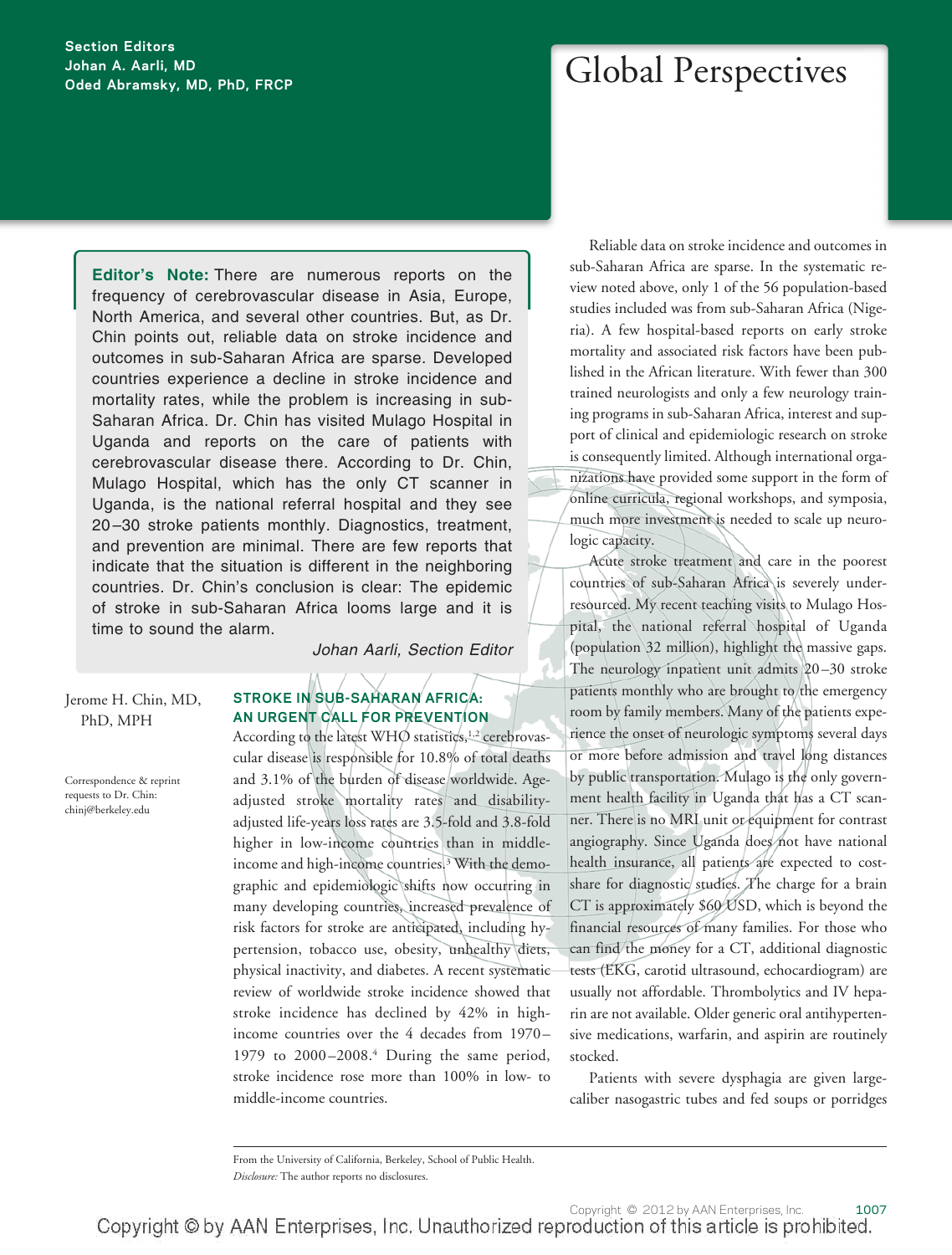

prepared by family members. Aspiration is a frequent problem. There are no telemetry units to identify cases of atrial fibrillation and other arrhythmias. Neurosurgical consultation is available for emergency decompression of large intracerebral hemorrhages. Inpatient physical therapy services are very limited and basic equipment (quad canes, walkers, wheelchairs) needs to be obtained privately by the patient. Long-term rehabilitation facilities do not exist. Surviving patients with nonambulatory status are at risk for developing life-threatening decubiti at home from lying on the floor or poorly padded beds.

Given these large treatment gaps for acute stroke, there is an urgent need to scale up population-level interventions to address the leading risk factors for stroke in sub-Saharan Africa. The potential impact of such policies and programs is evident in the dramatic decline in stroke incidence and mortality rates in developed countries. The INTERSTROKE study demonstrated the commonality of the main risk factors for stroke worldwide, including sub-Saharan Africa: hypertension, smoking, abdominal obesity, diet, physical activity, and diabetes mellitus.<sup>5</sup> Hypertension was the most important risk factor for all stroke subtypes (odds ratio 2.64). Widespread screening and medical treatment for hypertension would have the

greatest near term impact on reducing stroke incidence in sub-Saharan Africa. Inexpensive generic antihypertensive medications (thiazide diuretics, angiotensinconverting enzyme inhibitors,  $\beta$ -blockers) are available in most public and private pharmacies. Lifestyle changes and reduction in salt intake will require coordinated efforts at the community and ministerial levels. The epidemic of stroke in sub-Saharan Africa looms large and it is time to sound the alarm.

#### **REFERENCES**

- World Health Organization. Mortality estimates by cause, age, and sex for the year 2008. Geneva: WHO. Available at: www.who.int/healthinfo/global\_burden\_disease/en/. Accessed October 7, 2011.
- 2. World Health Organization. The global burden of disease—2004 update. Geneva: WHO; 2008.
- 3. Johnston SC, Mendis S, Mathers CD. Global variation in stroke burden and mortality: estimates from monitoring, surveillance, and modelling. Lancet Neurol 2009;8:345– 354.
- 4. Feigin V, Lawes CMM, Bennett DA, Barker-Collo SL, Parag V. Worldwide stroke incidence and early case fatality reported in 56 population-based studies: a systematic review. Lancet Neurol 2009;8:355–369.
- 5. O'Donnell MJ, Xavier D, Liu L, et al. Risk factors for ischaemic and intracerebral haemorraghic stroke in 22 countries (the INTERSTROKE study): a case-control study. Lancet 2010;376:112–123.